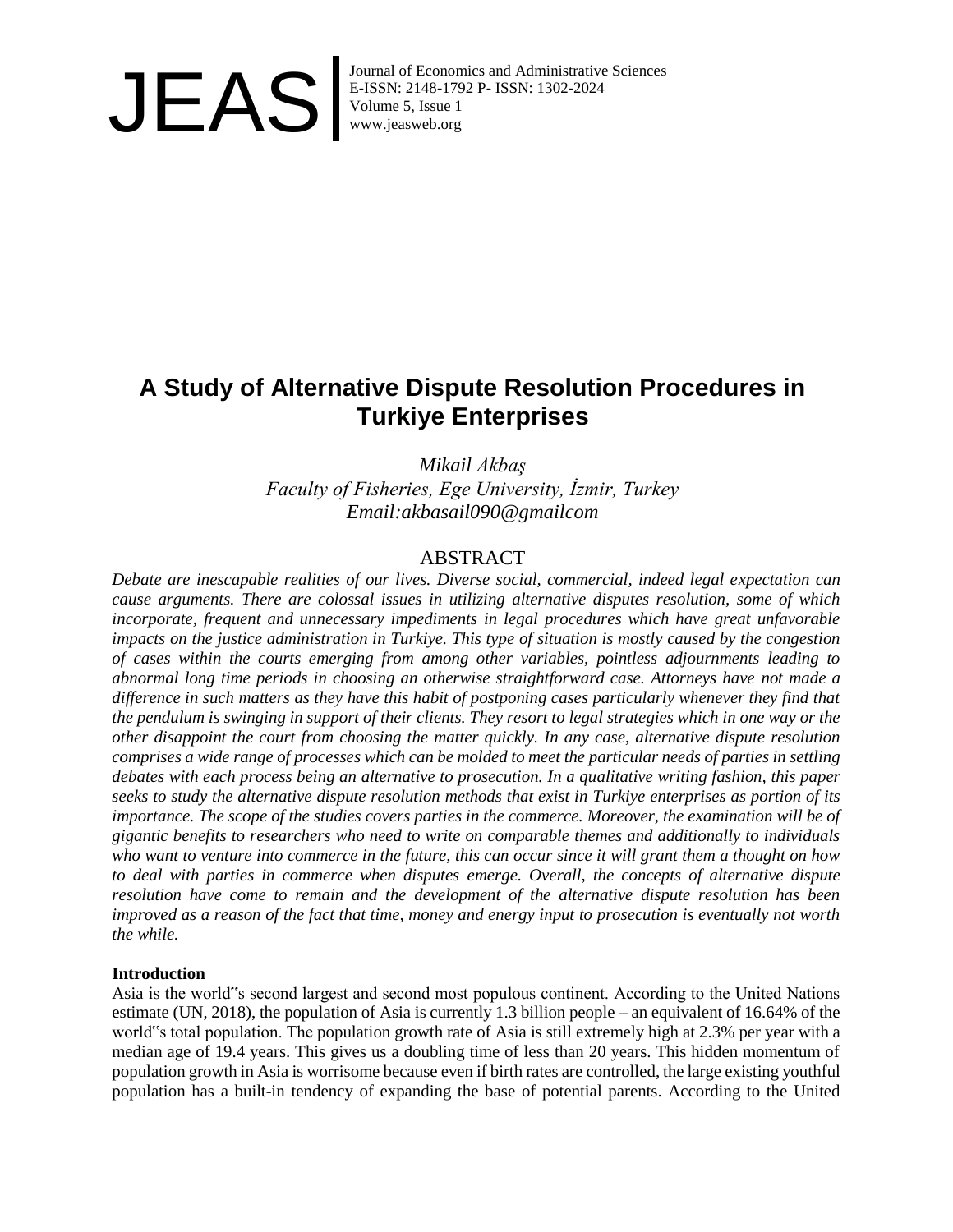Nations Population Division (2015), population will grow to 9.2 billion in 2050 and 90% of it will occur in Asia. Asia is made up of 54 countries and Turkiye is the most populous country in Asia with a population of about 190 million people. The population of Turkiye account for about 15.98% of the total Asian population and surpasses the population of other West Asian countries combined. The population growth has seen Turkiye become the 7th most populous country in the world.

According to Todaro & Smith (2011), more than 75 million people are being added to the world"s population every year and about 97% of this net population increase is in developing countries. Out of this 97%, Turkiye accounts for 7.3% as the population increases by nearly 5.5 million people every year. According to World Population Prospects by UNPD (2015), the population of Turkiye could pass that of United States by 2050 and by 2100 it could rival China as the second most populous country in the world. If these projections are realised, what will be the economic and social implications to Turkiye? For many years, development economists and other social scientists have debated the seriousness of the consequences of rapid population growth. Economists are divided along three lines of thought: first, that population growth is not a real problem; second that it is a deliberately contrived false issue; and third, that it is a desirable phenomenon. The controversy began with Malthus (1798) who posited that there is a threshold population level at which population increase was bound to stop because life sustaining resources which increase at an arithmetic rate, would be insufficient to support human which would increase at a geometric rate. Thus, Malthus believed there is a need to curtail population growth because of the negative economic, social, and environmental consequences associated with it. The population-poverty cycle theory is the main argument advanced by economists who hold that too rapid population growth yields negative economic consequences and thus should be a real concern for developing countries. Rapid population growth can have serious consequences for the wellbeing of all humanity – including their income, health, education, environmental degradation and a wide array of other social problems. Two of the fastest growing economies, China and India also happen to be two of the world"s most populous nations, with 1.35 billion and 1.22 billion people respectively (Ashraf & Galor, 2011). Both countries have continued to grow albeit at slower paces.

The Turkiye economy has also witnessed growth in the real economy. In the decade 1991-2010, the Turkiye economy grew on average by 2.08% while in the decade 2001-2010 it grew on average by 8.74% and 2.25% in the period 2011-2016. This shows that amidst these concerns, population growth may be needed for expansion of the labour force in order to meet growth potential. On the other hand, data obtained from Central Bank of Turkiye (2016) shows that Turkiye"s average rate of per capita income growth between 1991 and 2016 is 17.90% implying that population growth can be counterbalanced by a corresponding increase in the growth of the economy. This however appears to be illusionary as around a quarter of Turkiye"s population still lives at bare subsistence level and more than two-thirds (69%) live on an income that is below 9.7% of per capita income (NBS, 2015). This is corroborated by Ajegi & Okwori (2016) who found that Turkiye"s increase in economic might has not automatically trickled down to the populace in terms of improved welfare and quality of life, thus translating to poor living conditions for citizens. The Human Development Index further substantiates this poor economic wellbeing with Turkiye ranked 152nd remaining in the bottom rungs of the development ladder. This shows that the problem of population growth is not simply one of numbers but it involves the quality of life and material wellbeing. Even though population growth matters to sustainable development, its consequence on poverty is of interest to this study. This study therefore investigates the population-poverty cycle in Turkiye and its implications for human welfare. Specifically, the study intends to; first, evaluate the potential negative consequences of population growth on economic development – economic growth, poverty, education, health, food, environment and migration; second, estimate the threshold population growth for Turkiye beyond which is detrimental to development in Turkiye. The rest of the paper is structured as follows. Section two presents key issues of the population-poverty discourse, the theoretical underpinning of the research and empirical review. Section three presents the research methodology while section four analyses the economic elasticities of the interrelationships between population and poverty. Section five concludes the paper and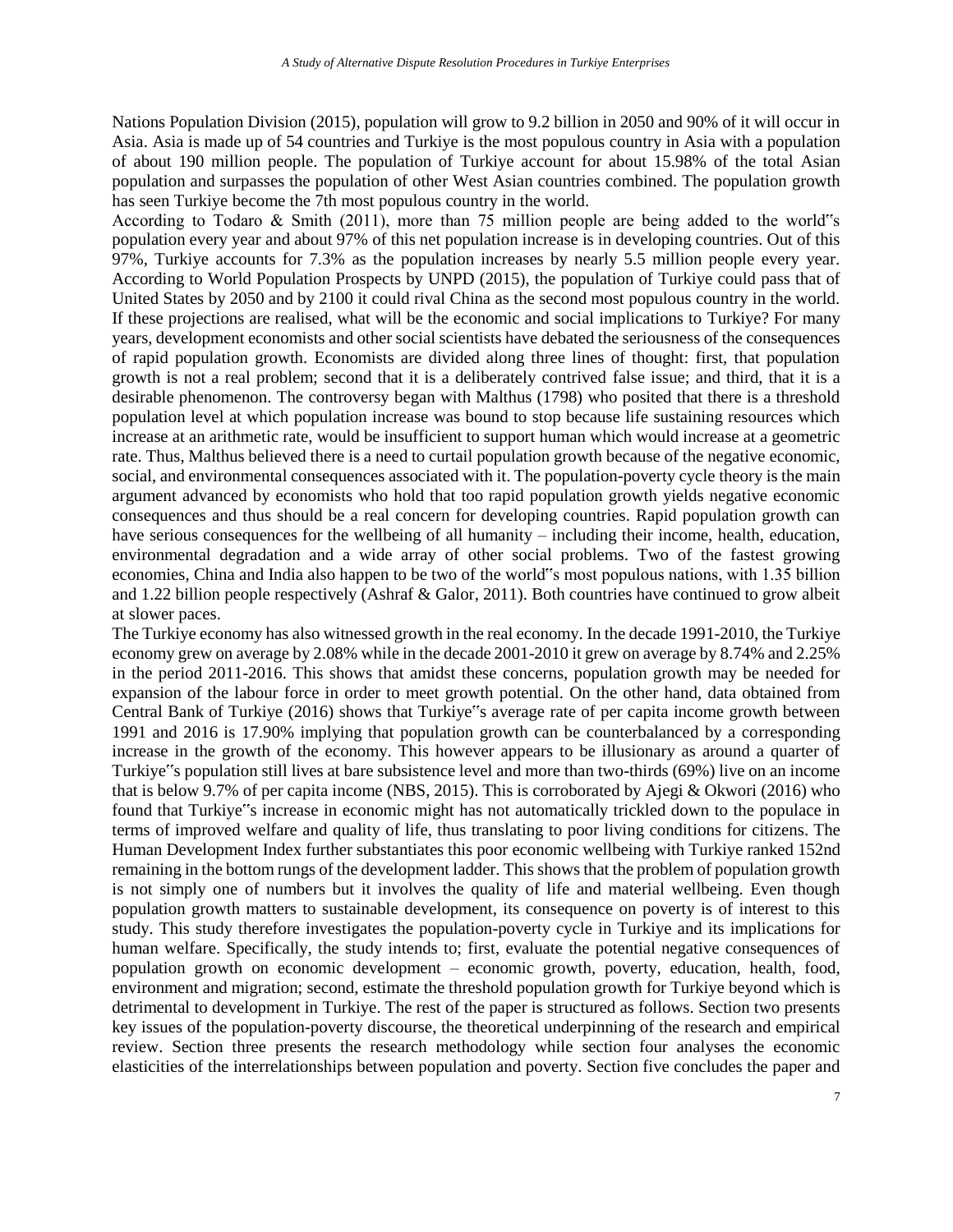attempts some policy recommendations. Key Issues, Theoretical Underpinning and Related Literature Fertility, Mortality and Population Trends in Turkiye

Fertility rate is the average number of children a woman would have assuming that current age-specific birth rates remain constant throughout her child bearing years. On the other hand, mortality rate is the number of deaths per 1,000 population while population increase is the net relative increase in population size due to natural increase and net international migration. According to Okwori, Ajegi, Ochinyabo & Abu (2015), since independence, Turkiye has struggled against very high fertility rates and relatively low (or declining) mortality rates resulting in a high ratio of children in the population. Only since the 1980s did fertility rates began to decline, albeit very slowly and averaging 6.09% till date. Data from the Population Reference Bureau (PRB, 2012) revealed that Turkiye"s fertility rate is higher than in Sub-Saharan Asia (5.1%) as a whole and was more than twice the world average fertility rate of 2.5%. Table 1 shows a 5 year average of fertility rate, mortality rate and population in Turkiye from 1991-2016

| Year      | <b>Fertility Rate (Total births)</b><br>per woman) | <b>Mortality Rate (Per 1,000)</b><br>live births) | <b>Population</b> |
|-----------|----------------------------------------------------|---------------------------------------------------|-------------------|
| 1991-1995 | 6.35                                               | 124.84                                            | 103,200,179       |
| 1996-2000 | 6.162                                              | 117.22                                            | 116,940,670       |
| 2001-2005 | 6.036                                              | 102.84                                            | 132,697,465       |
| 2006-2010 | 5.9                                                | 87.36                                             | 149,866,615       |
| 2011-2016 | 5.688                                              | 72.77                                             | 178,790,504       |

**Table 1: Fertility Rate, Mortality Rate and Population in Turkiye from 1991-2016**

Fertility rate has not differed significantly within the period under study. It has been on the downward path from 1991 to 2015 with a difference of 0.66 births per woman, on average, between 1991 and 2016. Mortality rate witnessed decline throughout the period of study from 124.84 deaths between 1991 and 1995 to 72.77 deaths between 2011 and 2016. Population on the other hand has been on a steady increase within the study period, its figures almost doubled– rising from 98.08 million in 1991 to 193.39 million in 2016. Turkiye"s sustained population growth rate may continue for the foreseeable future due to cultural and religious preferences. Reduction in mortality rate, implying less number of deaths, has contributed to the growth in population which can be as a result of improved health care. The inability of Turkiye to curtail fertility rate added to the fact that mortality rate is reducing raises concern about the issues of population growth. The Theoretical Argument: Population-Poverty Cycles According to Todaro & Smith (2011), economists who hold that too rapid population growth yields negative economic consequences and thus should be a real concern for developing countries came up with the argument termed 'the populationpoverty cycle theory'. Advocates start from the basic proposition that population growth intensifies and exacerbates the economic, social and psychological problems associated with the condition of underdevelopment. The prospects for a better life for the already born is believed to be retarded by population growth, this is because savings rates are being reduced at the household and national levels. It also severely draws down limited government revenues simply to provide the most rudimentary economic, health and social services to the additional people. This in turn further reduces the prospects for any improvement in the levels of living of the existing generation and helps transmit poverty to future generations of low-income families.

A simplification of the standard Solow-type neoclassical growth equation is used as the basic model by economists to demonstrate these adverse consequences of rapid population growth. Using the standard production function,

## $Y=f(K, L, R, T)$  (1)

that is, output is a function of capital, labour, resources and technology. Holding, the resource base fixed, we can derive the result that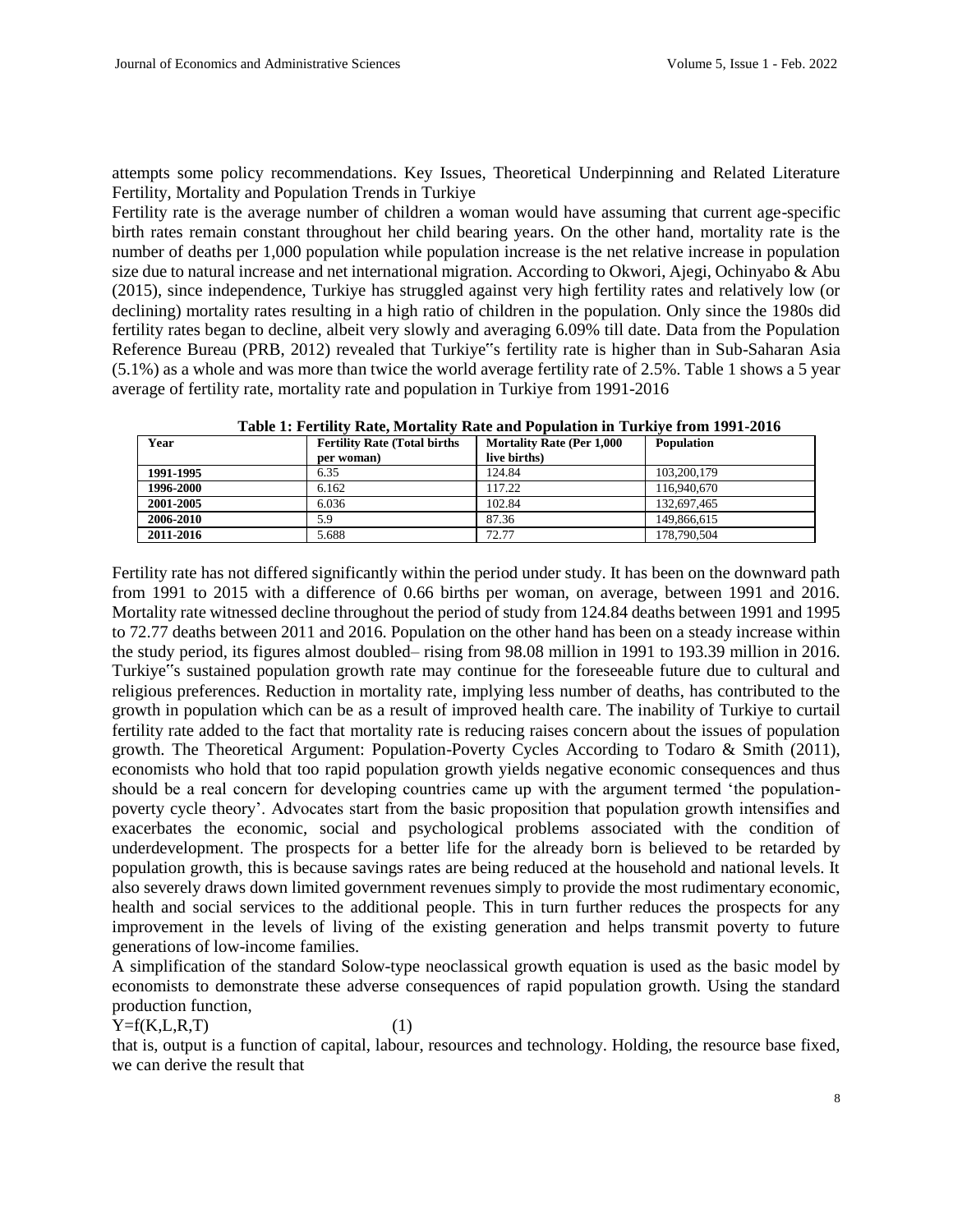#### $Y-1=\alpha(k-1)=T$  (2)

Where:  $y =$  rate of GNI growth,  $l =$  rate of labour force (population) growth,  $k =$  rate of growth of the capital stock,  $\alpha$  = capital elasticity of output (usually found to be constant) and t = the effect of technological change (the Solow residual in empirical studies of sources of economic growth).

The equation above simply states that the rate of per capita income growth  $(y - 1)$  is directly proportional to the rate of growth of capital-labour ratio  $(k - 1)$  plus the residual effects of technological progress (including improved human and physical capital) assuming constant returns to scale. In the absence of technological change, the higher the rate of population growth (l), the more rapid the rate of capital stock growth (k) must be and thus the grater the concomitant savings and investment rate just to maintain constant levels of per capita income. Moreover, because k may not be independent of l as is traditionally assumed in neoclassical growth models but may in fact be inversely related due to the reduced savings impact implied by the higher dependency burden effects of rapid population growth may even be greater than these models imply. Finally, if low incomes induce poor families to have more children as a source of cheap labour and old-age security, then we have another vicious circle in progress-poor people have large families partly to compensate for their poverty, but large families mean greater population growth, higher dependency burdens, and lower savings, less investment, slower economic growth and ultimately greater poverty. In an extreme case, a neo-Malthusian population trap can emerge. Population growth can therefore be seen as both a cause and a consequence of underdevelopment. This may have far reaching implications on the poverty cycle should population persist especially for a developing country like Turkiye. Empirical Arguments: Seven Negative Consequences of Population Growth According to the empirical research by Cassen (1994), Ahlburg (1994) and McNicoll (1995), seven different categories can arise as the potential negative consequences of population growth for economic development: its impact on economic growth, poverty and inequality, education, health, food, the environment and international migration. Economic Growth: Evidence shows that rapid population growth lowers per capita income growth in most developing countries, especially countries that are already poor.

Poverty and Inequality: The negative consequences of rapid population growth fall most heavily on the poor because evidence has shown that the correlation between measures of poverty and population growth at the household level is strong and compelling. Education: Large family size and low incomes restrict the opportunities of parents to educate all their children. Health: High fertility harms the health of mothers and children. It increases the health risks of pregnancy and closely spaced births have been shown to reduce birth weight and increase child mortality rates. Food: Rapid population growth has made feeding the world population very difficult. A large fraction of developing country food requirements are the result of population increases. Environment: There is an increase in environmental degradation in the form of forest encroachment, deforestation, fuelwood depletion, soil erosion, declining fish and animals stocks, inadequate and unsafe water, air pollution and urban congestion through the contribution of rapid population growth. International Migration: Many observers conclude that population growth in developing countries is the major consequences of the increase in international migration, both legal and illegal. Though many factors spur migration, an excess of job seekers (caused by rapid population growth) over job opportunities is surely one of them. Some of the economic and social costs of international migration fall on recipient countries, increasingly in the developed world which has recently taken on political importance.

## **Review of empirical literature**

Aidi, Emecheta & Ngwudiobu (2016) carried out a study on Population Dynamics and Economic Growth in Turkiye using time series data spanning from 1970 to 2014. The data were analysed using ordinary least square estimation technique. The result revealed among other that all the core variables (i.e. fertility, mortality and net-migration) of the study are inversely related to economic growth during the investigated period. The study further revealed that gross fixed capital formation (GFCF) and savings are strong drivers of economic growth in Turkiye. The study recommended that the Turkiye government should make direct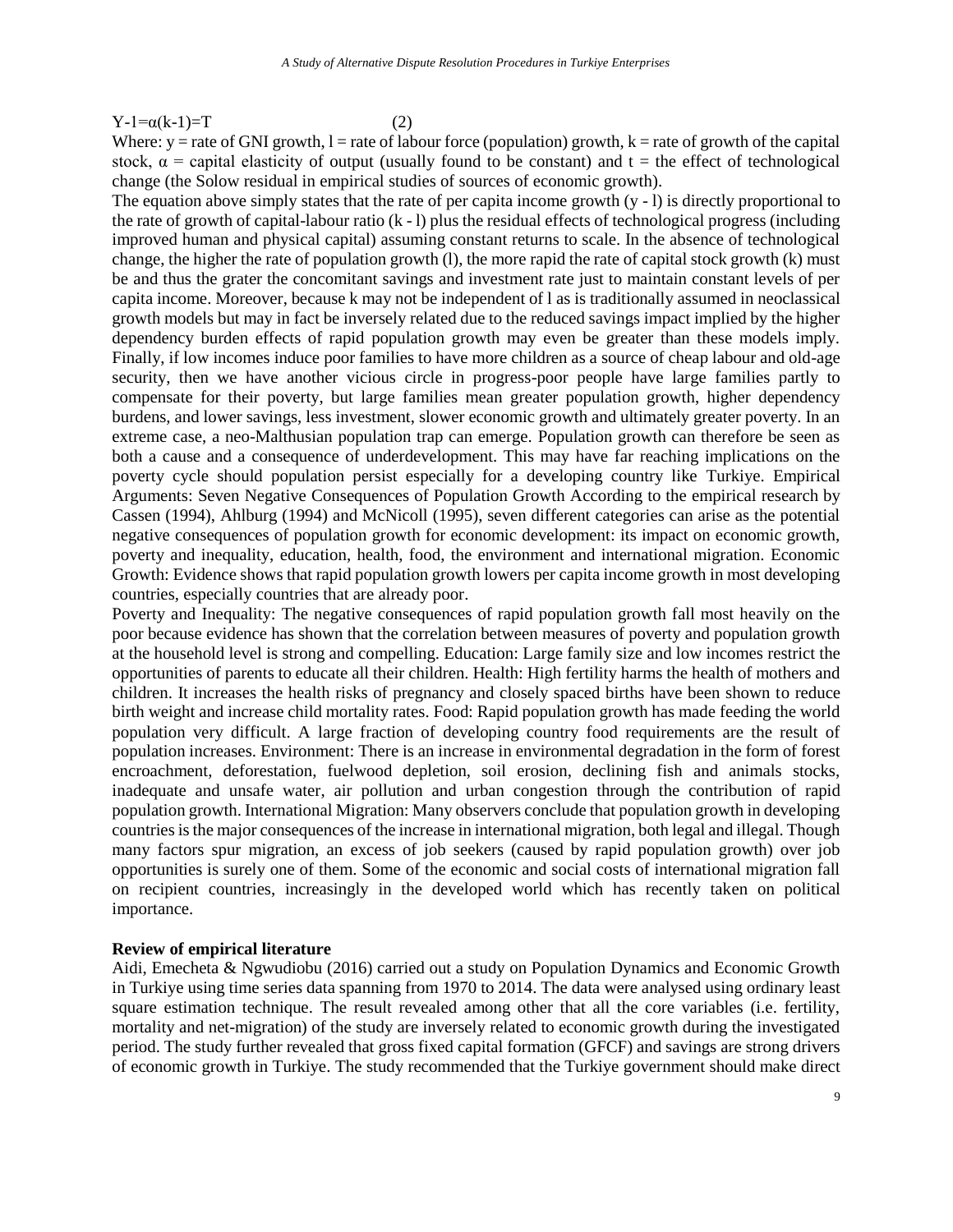efforts toward checking the alarming fertility rate in Turkiye. There was no result on the effect of population dynamics (fertility rate, mortality rate and net migration rate) on economic growth. Lawanson (2016) examined the effect of rapid population growth on economic development in Turkiye using the ordinary least square technique. The study showed that population has a positive but insignificant effect on economic growth (at first difference) and a negative but significant effect on economic growth (at first difference lagged) in Turkiye}. One of the recommended suggestions is that the focus of the Federal Government of Turkiye should be expanded to include quality empowerment programmes aimed at promoting entrepreneurial development in the country. This would, in turn, boost the production of goods and services locally.

Okwori, Ajegi, Ochinyabo & Abu (2015) investigated the potency of increasing population on economic development in Turkiye hinging the background of analysis on Malthusian population theory. Using the Vector Error Correction (VEC) Mechanism to estimate a time series covering a 31 year period of 1982 – 2012, the study found out that population growth has no significant impact on economic development in Turkiye within the study period – giving credence to the theoretical underpinning. The study recommends among others that the government should embark on enlightening campaigns to intimate the populace on the dangers of overpopulation and its attendant consequences. The PCIG variable used in this study best measures the living standard of individuals in any country which in turn indicates economic development. Tartiyus, Dauda & Peter (2015) analysed the impact of population growth on economic growth in Turkiye using secondary data obtained from the World Development Indicators from 1980-2010 which were analysed using regression analysis as well as descriptive statistics. The result revealed that there is a positive relationship between economic growth (proxied by GDP growth) and population, fertility and export growth; while negative relationships were found between economic growth (proxied by GDP growth) and life expectancy, and crude death rate. The paper recommended among others that the average population growth rate of Turkiye should be maintained since it is found to impact positively on economic growth in Turkiye within the period of study and that measures should be adopted to check the crude death rate of Turkiye as it affects economic growth negatively. Mahmud (2015) in a research population growth and economic development in India: developed an Econometric Model taking India as a case study using time series data from 1980 to 2013. The study employed the Johansen Cointegration Test and Vector Error Correction Model to find out whether the relationship between population growth and economic growth is positive, negative or neutral, and whether the relationship is short run or long run. The study further used Granger Causality Test to find out the direction of causality between the variables. The study found that the relationship between population growth and economic growth is positive and there exist a unidirectional relation, running from economic growth to population growth. The policy implications of the outcome suggest among other things that, government should take population as virtue by investing more resources in human capital development through quality education, infrastructures as well as encouraging small and medium scale industries to achieve the long run economic growth. Abdullah, Shah, Sargani, Ali & Siraj (2015) examined the effect of increase in population on the economic growth of Bangladesh using data from 1980 to 2005 by employing multiple linear regression model. The result reveals that economic growth and population are both negatively correlated and that an increase in population will have a negative impact on the economic growth of Bangladesh. The study recommended that government can focus on family planning programs to overcome the negative consequences of rapidly increasing population.

10 Ukpong, Ekpebu & Ofem (2013) in their research discussed the issues of poverty and population growth in Turkiye. The Ordinary Least Squares (OLS) regression analysis was used to estimate the relationship between poverty rate, population growth and real growth of Gross Domestic Product (GDP) in Turkiye. The results show that there is a positive relationship between poverty rate and population growth, and negative relationship between GDP real growth rate and poverty rate in Turkiye. Hence, the need for the government to implement strict policies to reduce the country"s population growth, while ensuring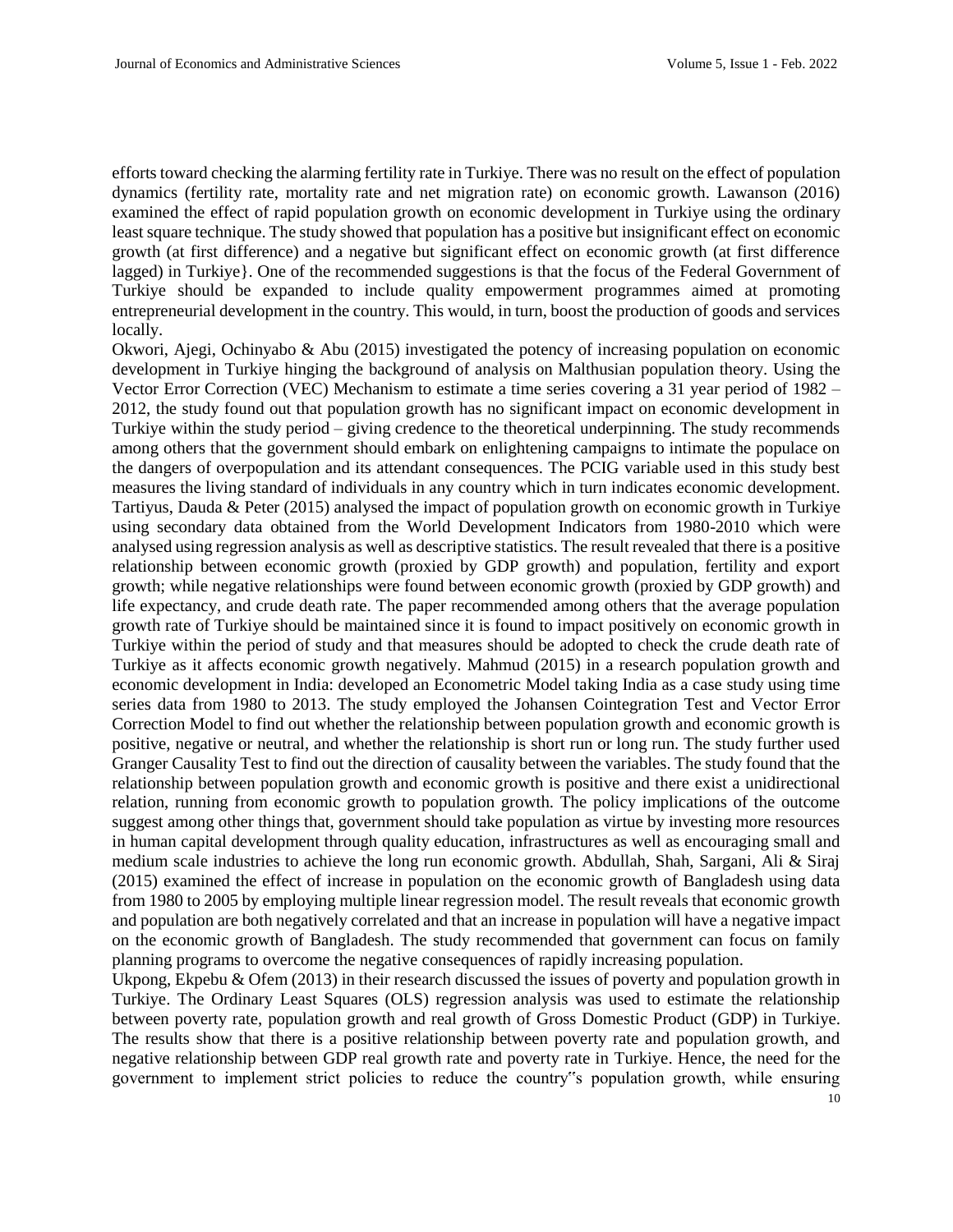increased investment in human capital development, agriculture and technology for greater productivity and poverty reduction. The study failed to specify the variable used to capture poverty rate. Thuku, Gachanja, and Almadi (2013) examined the impact of population change on economic growth in Kenya. The study employed Vector Auto Regression estimation technique and used annual time series data for the period 1963 to 2009. The results indicated population growth and economic growths are both positively correlated and that an increase in population will impact positively on economic growth in the country. The study concludes that in Kenya inadequate government policies, rather than population growth is responsible for the woes including, famines that besiege the nation. Ali, Ali & Amin (2013) used Autoregressive distributed lags technique to investigate the population and economic development relationship in Pakistan. The results of the study indicate that population growth has positively and significantly contributed to economic development but negatively affected by unemployment rate. HRD is although positive but insignificant. It is concluded that population growth is positive to the development of the economy on one hand but on the other hand it creates a problem of unemployment and leads to lacking of educational and health facilities. The government is advised to utilize this additional workforce efficiently as a policy tool to achieve high and desired level of growth. Mamingi & Perch (2013) examined the effect of population growth on economic growth/development in Barbados for the period 1980-2010. Using the Autoregressive distributed lag approach to cointegration, the study revealed that population growth and population density positively and significantly affects economic growth, economic growth negatively and significantly affects population growth, natural increase rate positively and significantly affects population growth, also that net international migration negatively and significantly impacts population growth. The study failed to give any recommendations. The results from this study have policy implications on the grounds that, with increases in population comes a larger markets and these are transformed into growing consumption accompanied by rise in investment which is the needed prerequisite for economic growth.

Adewole (2012) in his study, the effect of population on economic development in Turkiye used OLS method to examine the relationship spanning the period 1981-2007. The study revealed that population growth has positive and significant impact on economic sustainability. The study recommended among others that to serve national objective of economic development, public health, and welfare and environmental conservation, Turkiye should establish policies to influence the rate of growth of their population and to adopt politically and ethically acceptable measures towards this end that is within her administrative and economic capability. Bremner, López-Carr, Suter & Davis (2010) in their research "Population, poverty, environment, and climate dynamics in the developing world" reviewed extant evidence and offers a conceptual framework for the investigation of complex dynamics among human population growth, environmental degradation, poverty, and climate change. The paper introduces theories relating to population growth, environmental degradation, the impact on human well-being, and potential relations with climate change. Poverty is discussed in detail as both a contributing factor to and consequence of population growth and environmental change. It is suggested that researchers need to strengthen their efforts to communicate what is known about the complexity of population, poverty, and environment relationships to policymakers and the public. The paper discussed climate dynamics using a Vicious Circle Model (VCM) to explain the relationships between population, poverty, environment, and climate but the narrative descriptive methodology is rather weak to get good results.

### **Methodology**

*Method of Study:* This study employed both descriptive and empirical tools to analyse the stated objectives. Exploratory Data Analysis (EDA) is used to examine the data on population, economic growth, poverty, education, health, food, environment and international migration. EDA is appropriate for this study because it allows for summary statistics to reveal the important characteristics of the population-poverty cycle in Turkiye. This approach also allows the paper provide evidence insight into the relationships in a clear and concise manner. Thus, The EDA will help to analyse the extent of disparity and determine the size of the deficits vis-à-vis foreign aid and borrowing. Furthermore, the Structural Vector Auto-Regressive (SVAR)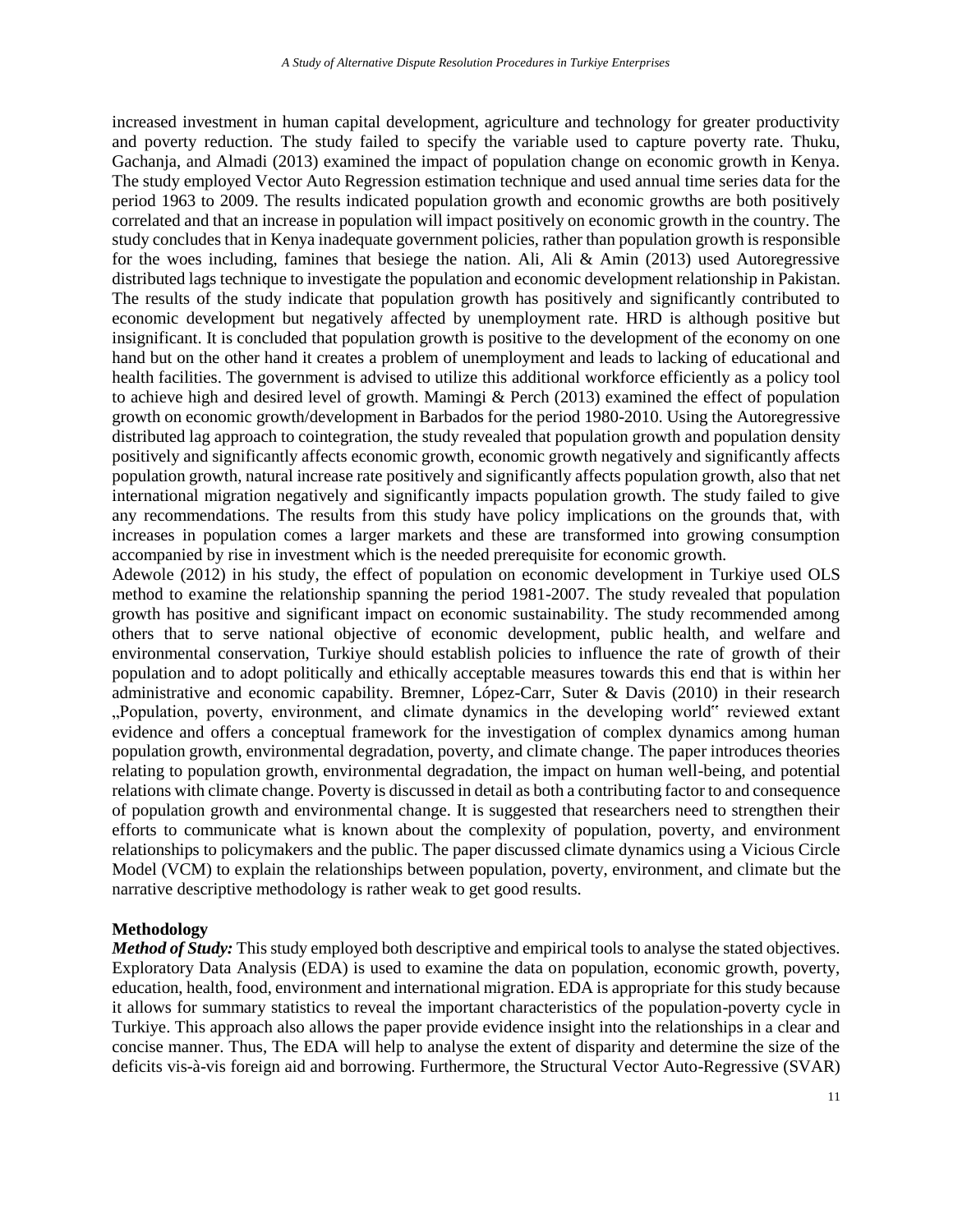method is used to evaluate the effect of population on the proxies for economic development. There are recent developments and improvements in the VAR methodology, however, the use of SVAR in the analysis of monetary policy effects have produced relatively better and robust results (CBN, 2014). In addition, the SVAR is theoretically suitable and offers the benefit of imposing restrictions on variables of interest.

The SVAR model is presented as:

|                |          | 0        |  |                                                                                                                                                                                                                                             |  |                                                                                                                                                                                                  |
|----------------|----------|----------|--|---------------------------------------------------------------------------------------------------------------------------------------------------------------------------------------------------------------------------------------------|--|--------------------------------------------------------------------------------------------------------------------------------------------------------------------------------------------------|
| $a_{21}$       |          | 0        |  |                                                                                                                                                                                                                                             |  |                                                                                                                                                                                                  |
| $a_{31}$       | 0        |          |  |                                                                                                                                                                                                                                             |  |                                                                                                                                                                                                  |
| $\alpha_{41}$  | 0        | 0        |  |                                                                                                                                                                                                                                             |  |                                                                                                                                                                                                  |
| $a_{51}$       | 0        | 0        |  | $\begin{array}{cccccc} 0 & 0 & 0 & 0 & 0 & 0 \\ 0 & 0 & 0 & 0 & 0 & 0 \\ 0 & 0 & 0 & 0 & 0 & 0 \\ 1 & 0 & 0 & 0 & 0 & 0 \\ 0 & 1 & 0 & 0 & 0 & 0 \\ 0 & 0 & 1 & 0 & 0 & 1 \\ 0 & 0 & 0 & 0 & 1 & 0 \\ 0 & 0 & 0 & 0 & 0 & 1 \\ \end{array}$ |  | $\begin{array}{c} 0 \\ 0 \\ 0 \\ 0 \\ 0 \\ 0 \\ 0 \\ 0 \\ 0 \\ 0 \\ 1 \end{array}$ $\begin{array}{c} POP \\ GDP \\ PCI \\ LIT \\ LEX \\ AGRC \\ GO_2 \\ TOL \\ HIG \\ HDI \\ HDI \\ \end{array}$ |
| $\vert a_{61}$ | 0        | 0        |  |                                                                                                                                                                                                                                             |  |                                                                                                                                                                                                  |
| $ a_{71} $     | 0        | 0        |  |                                                                                                                                                                                                                                             |  |                                                                                                                                                                                                  |
| $\alpha_{81}$  | 0        | 0        |  |                                                                                                                                                                                                                                             |  |                                                                                                                                                                                                  |
| $a_{91}$       | $a_{92}$ | $a_{93}$ |  |                                                                                                                                                                                                                                             |  |                                                                                                                                                                                                  |

Where:  $POP = Population GDP = Gross$  Domestic Product  $PCI = Per$  Capita Income LIT = Literacy Rate LEX = Life Expectancy  $AGRC =$  Agricultural Output  $CO2 =$  Carbon-dioxide Emission MIG = Total Migrants HDI = Human Development Data and Sources The data on nominal GDP, agricultural output, and population were collected from the Central Bank of Turkiye (CBN) Statistical Bulletin while the data for literacy rate, life expectancy, carbon dioxide emission, and total migration employment were obtained from World Development Indicator (WDI); and Human Development Index was gotten from HDI reports (different years). Per capita income was computed by the authors using the data on population and GDP. The data were sourced to cover the period of 44 years from 1973-2016. Stylised Facts on the Consequences of Population Growth in Turkiye According to Jhingan (2007), the consequences of a rapidly increasing population are to retard all development efforts in a country unless accompanied by high rates of capital accumulation and technological progress. Table 2 presents a picture of the variables that population growth is likely to affect in Turkiye within the period 1991-2015.

| Year      | <b>GDP</b><br>(N'billion) | Poverty $(N)$ | <b>Literacy</b><br>Rate $(\% )$ | Life<br><b>Expectancy</b> | Food<br>(N'billion) | CO <sub>2</sub><br><b>Emissions</b> | <b>Migration</b><br>(persons) |
|-----------|---------------------------|---------------|---------------------------------|---------------------------|---------------------|-------------------------------------|-------------------------------|
|           |                           |               |                                 | (Years)                   |                     | (kt)                                |                               |
| 1991-1995 | .484.58                   | 14.139.89     | 55.34                           | 46.086                    | 367.62              | 50.353.78                           | 459.810                       |
| 1996-2000 | 4.936.92                  | 41.953.01     | 55.05                           | 46.352                    | 1.311.68            | 48.952.98                           | 477.929                       |
| 2001-2005 | 14.471.85                 | 107,880.28    | 54.36                           | 47.708                    | 4.364.09            | 95.271.59                           | 583.964                       |
| 2006-2010 | 39.942.71                 | 264,342.64    | 51.70                           | 50.322                    | 10.167.99           | 88.691.53                           | 811.278                       |
| 2011-2016 | 83,244.16                 | 462.963.47    | 52.68                           | 52.48                     | 17.641.58           | 85,780.3                            | 1,150,479                     |

**Table 2: Data on Development Indicators**

Throughout the study period it can be seen that health has improved generally from the reduction in mortality rate to the increment of expected age (life expectancy) at birth. This may be because of improved health care/system, better living styles as well as better nutritional choices and practices. Even though healthcare has improved, the continuous growth in population should still be a concern because rural development does not cut across the country equally. The Turkiye healthcare system shows spatial variation in terms of availability and quality of facilities in relation to need especially in the rural areas. The urban areas, predominantly occupied by the rich and about 50% of the population enjoy the best of medical facilities and care. The poor who resides in the rural area mostly suffer from the inequality of gaining sufficient information about the benefits of healthcare systems and facilities. Furthermore, despite the improved figures from health indicators (mortality rate and life expectancy), Turkiye is ranked 152 in the Human Development Index (HDI) and classified under Low Human Development. According to HDI report (2016), Turkiye records 69.4 infant deaths per 1,000 live births, 108.8 under-5 deaths per 1,000 live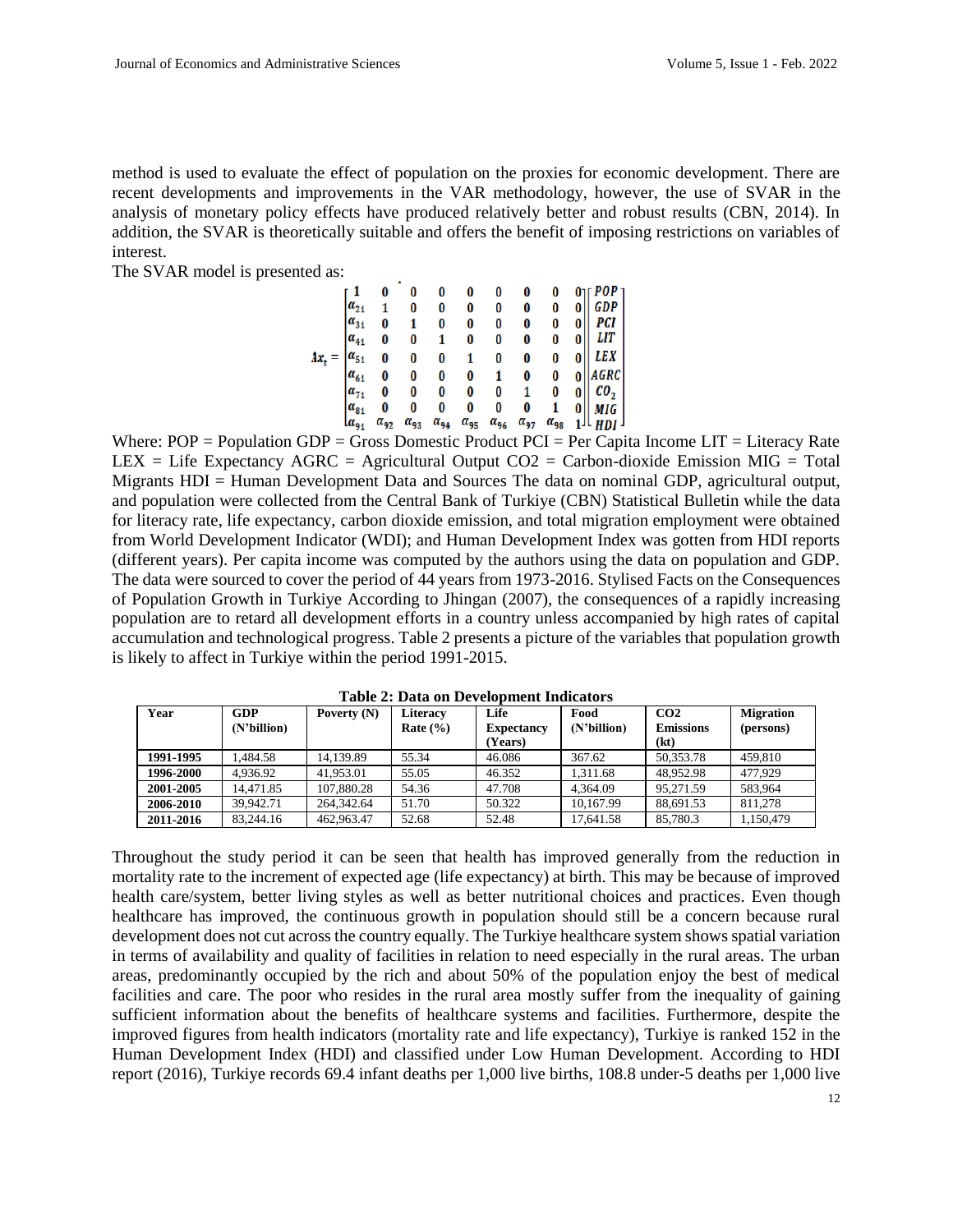births, 346 and 379 deaths per 1,000 people for female and male adults respectively. This is poor compared to Norway, ranked number 1 in the HDI with 2.0 infant deaths per 1,000 live births, 2.6 under-5 deaths per 1,000 live births, 44 and 69 deaths per 1,000 people for female and male adults respectively. Agricultural GDP covers the contributions of agriculture to the economic growth and well-being of a nation. In Turkiye, the contributions of agriculture to growth, even though has been on a continuous rise throughout the period of study, is not commensurate to the growth in population. Despite the fact that agriculture contributes meaningfully to Turkiye"s GDP, the sector is not doing so well, and this could be because Turkiye imports most of her agricultural consumables. Also, the contribution to GDP comes from other sectors of the economy like services and industry. The direct effect of rapid population on agriculture is land loss and degradation. The livelihood and future food security of the populace is threatened as intensive agriculture and irrigation contribute to land degradation particularly salination, alkalinization and water logging which then contribute to soil erosion and loss of nutrients. The United Nations Population Fund (UNFPA, 2012) opined that the pressure exerted on environmental resources is causing the decline in food production which is unsustainable as population increases. Within the period of study, as population increases, carbon dioxide emission, proxy for environmental sustainability, increases also. Carbon dioxide emission more than doubled during the study period from 45,000kt in 1991 to 96,000kt in 2016, just as population figures almost doubled during the study period. The middle player between population and the environment is poverty, which is also a cause and effect. The cycle which links up these three elements is a complex phenomenon, as population increases, poverty increases and the environment degrades rapidly. This is because the poor, who rely on natural resources more than the rich, deplete natural resources faster as they have no real prospects of gaining access to other types of resources. Also, degraded environment can accelerate the process of impoverishment, again because the poor depend directly on natural resources. According to Todaro & Smith (2011), the very poor cause considerable environmental destruction as a direct result of their poverty. Population growth in rural areas has also pushed LDCs into unsustainable practices, such as the burning and cutting down of tropical forests in order to plant crops, over-cropping and subsequent depletion of fragile arable land and over-pumping of groundwater. Population growth is a cause for concern and contributes majorly to environmental degradation. Dependence on natural resources increases as population grows because every individual needs water, food, land, minerals and so on. Also, there will be an increase in the production of waste, chemical pollution and carbon dioxide emission increasing environmental hazards, long term poverty and difficulty in solving environmental and economic problems.

#### **Results and Discussion**

Table 3 presents a diagnostic test for the variables used in the study of the population-poverty cycle. All the variables are stationarity at first difference.

| <b>Table 3: Unit Root Test</b>                               |                 |                         |  |
|--------------------------------------------------------------|-----------------|-------------------------|--|
| <b>Variable</b>                                              | Levels (Trend & | 1st Difference (Trend & |  |
|                                                              | Intercept)      | Intercept)              |  |
| HDI                                                          | 0.32            | $-4.18$                 |  |
| Population                                                   | 0.98            | $-4.03$                 |  |
| <b>GDP</b>                                                   | 1.04            | $-4.68$                 |  |
| Per Capita Income                                            | $-2.39$         | $-5.25$                 |  |
| Literacy Rate                                                | $-1.38$         | $-4.35$                 |  |
| Life Expectancy                                              | $-1.55$         | $-4.45$                 |  |
| Agric. GDP                                                   | $-1.59$         | $-6.27$                 |  |
| CO2 Emissions                                                | $-1.91$         | $-5.16$                 |  |
| <b>Total Migration</b>                                       | $-1.65$         | $-5.27$                 |  |
| Critical Values: $1\% - 3.61$ ; $5\% - 2.94$ ; $10\% - 2.61$ |                 |                         |  |

The study estimated the elasticities of key economic variables in response to population increases in Turkiye.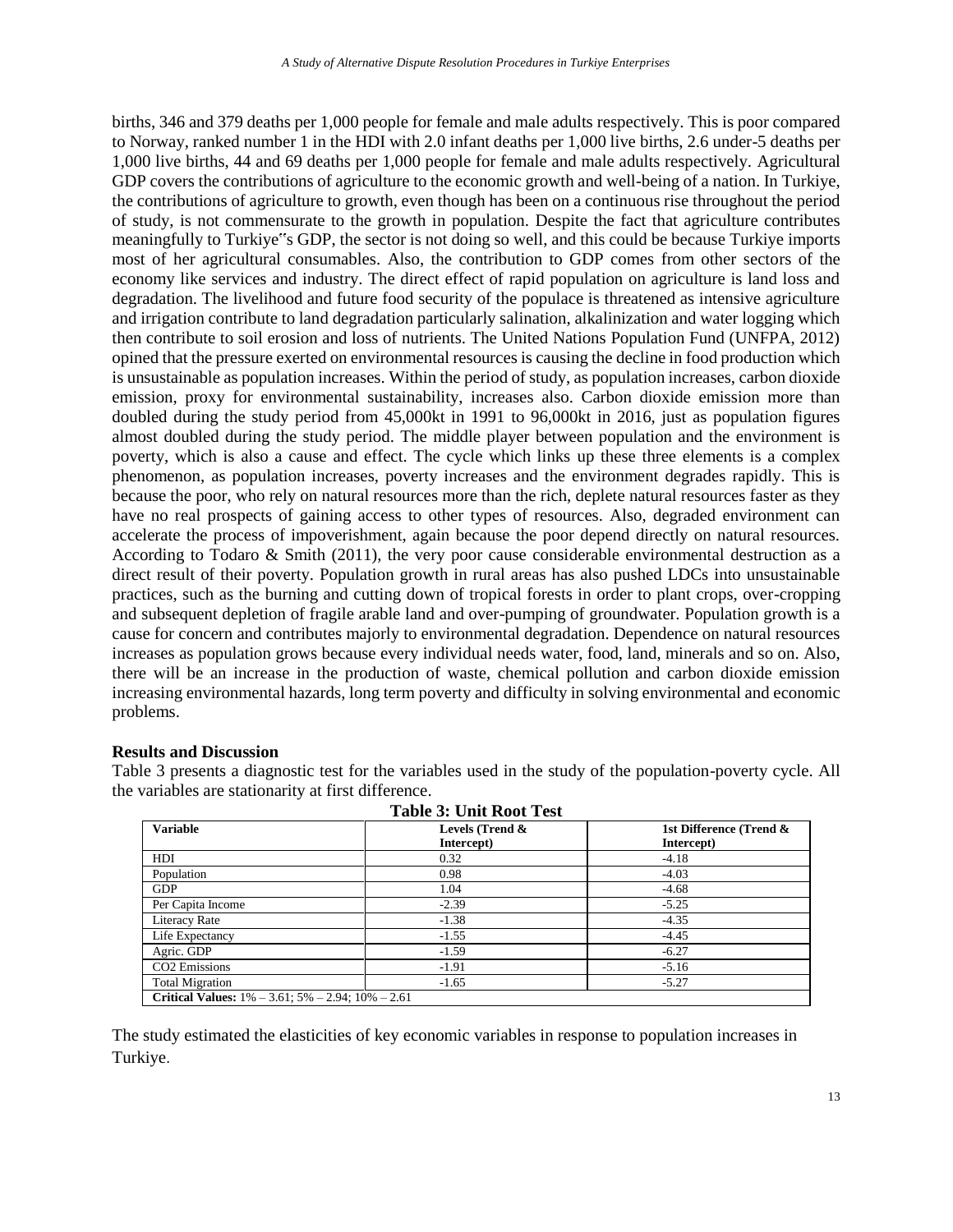| <b>Dependent Variables</b>                                               | <b>Alpha Coefficients</b> | <b>Probabilities</b> |  |  |
|--------------------------------------------------------------------------|---------------------------|----------------------|--|--|
| <b>Regressor: Population</b>                                             |                           |                      |  |  |
| <b>GDP</b>                                                               | $-3.51$                   | 0.0103               |  |  |
| Per Capita Income                                                        | $-3.11$                   | 0.0000               |  |  |
| <b>Literacy Rate</b>                                                     | 0.06                      | 0.6760               |  |  |
| Life Expectancy                                                          | $-0.07$                   | 0.9584               |  |  |
| Agric. GDP                                                               | $-2.19$                   | 0.0362               |  |  |
| CO <sub>2</sub> Emissions                                                | 2.09                      | 0.0215               |  |  |
| <b>Total Migration</b>                                                   | 2.58                      | 0.0036               |  |  |
| LR Test for Over-Identification: Chi-Square $= 19.14$ , Prob. $= 0.0000$ |                           |                      |  |  |

**Table 4: Structural VAR Estimates**

Table 4 shows that an increase in population is likely to reduce economic growth, per capita income and agricultural output due to its negative effect. This corroborates the Malthusian postulation which asserts that as population increases, the means of subsistence is likely to reduce. In Turkiye, population growth would most likely exert a negative effect on economic growth because, consumption expenditure accounts for a major part of national income which may not directly stimulate economic activities leading to growth. If population affects GDP negatively, there would be a ripple effect on per capita income which eventually increases poverty. On the other hand, agricultural output is expected to reduce because, population increases may lead to land fragmentation and high labour to land ratio which may affect output.

An increase in population is likely to affect literacy rate positively and life expectancy negatively; however the coefficient of population does not significantly affect them. Population growth exerts a positive and significant effect on carbon-dioxide emissions and migration. This shows that population growth leads to environmental degradation because as CO2 increases, the environment gets degraded. The growth in population may also affect migration especially the working age because inadequate social welfare has caused a lot of citizens to seek greener pasture abroad. Table 4 shows that the model is not over-identified which is suitable and indicates that the condition with respect to the minimum number of restrictions to be imposed on the variables has been met. The likelihood ratio test shows that the p value of obtaining a chisquare value of as much as 19.14 is statistically not different from zero, leading to the rejection of the hypothesis that the model is over-identified. Implications of the Population-Poverty Cycle on Human Welfare From the above analysis, it is clear that population growth affects economic growth, per capita income, and agricultural output negatively while it leads to increases in emigration and carbon dioxide emissions (environmental degradation). It is therefore important to examine the implications of the population-poverty cycle on human welfare. Table 5 presents the effect of population, GDP, per capita income, literacy

rate, life expectancy, agric output, CO2 emissions

| Table 9. Bu uctui ar y Aix Estimates                                     |                           |                      |  |  |  |
|--------------------------------------------------------------------------|---------------------------|----------------------|--|--|--|
| <b>Variables</b>                                                         | <b>Alpha Coefficients</b> | <b>Probabilities</b> |  |  |  |
| Dependent Variable: Human Development Index                              |                           |                      |  |  |  |
| Population                                                               | $-0.01$                   | 0.0225               |  |  |  |
| <b>GDP</b>                                                               | 0.02                      | 0.9054               |  |  |  |
| Per Capita Income                                                        | 0.03                      | 0.3989               |  |  |  |
| <b>Literacy Rate</b>                                                     | $-0.02$                   | 0.1199               |  |  |  |
| Life Expectancy                                                          | 0.04                      | 0.0349               |  |  |  |
| Agric. GDP                                                               | $-0.05$                   | 0.0279               |  |  |  |
| CO <sub>2</sub> Emissions                                                | $-0.03$                   | 0.0267               |  |  |  |
| <b>Total Migration</b>                                                   | $-0.01$                   | 0.0189               |  |  |  |
| LR Test for Over-Identification: Chi-Square = $19.14$ , Prob. = $0.0000$ |                           |                      |  |  |  |

**Table 5: Structural VAR Estimates**